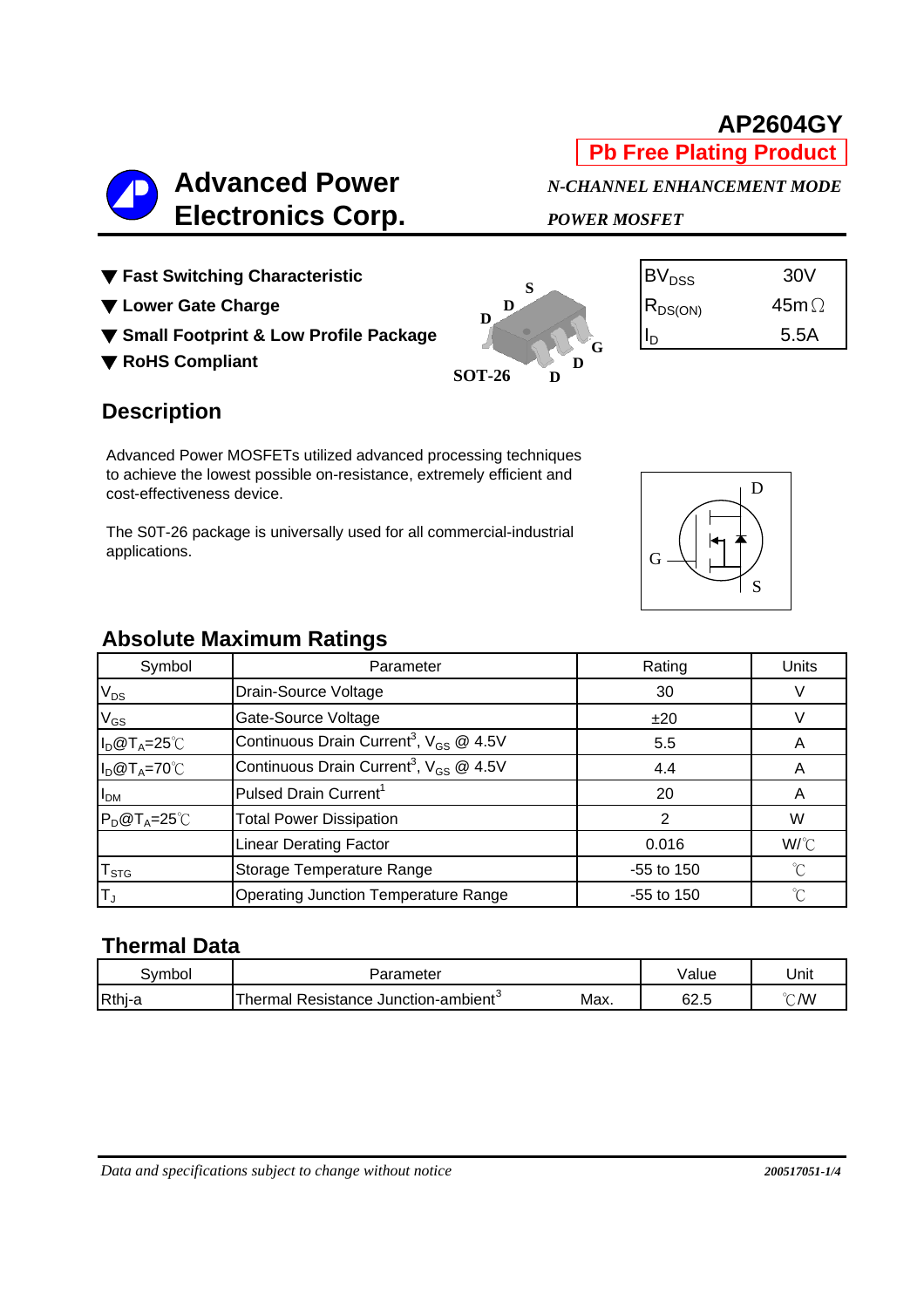

## **Electrical Characteristics@Tj =25o C(unless otherwise specified)**

| Symbol                                                     | Parameter                                                                       | <b>Test Conditions</b>                    | Min.           | Typ.           | Max.                     | Units     |
|------------------------------------------------------------|---------------------------------------------------------------------------------|-------------------------------------------|----------------|----------------|--------------------------|-----------|
| $BV_{DSS}$                                                 | Drain-Source Breakdown Voltage                                                  | $V_{GS}$ =0V, $I_D$ =250uA                | 30             |                | $\blacksquare$           | V         |
| $\triangle$ BV <sub>DSS</sub> / $\triangle$ T <sub>i</sub> | Breakdown Voltage Temperature Coefficient Reference to 25℃, I <sub>D</sub> =1mA |                                           | $\blacksquare$ | 0.02           | $\overline{\phantom{a}}$ | V/°C      |
| $R_{DS(ON)$                                                | Static Drain-Source On-Resistance <sup>2</sup>                                  | $V_{GS}$ =10V, $I_{D}$ =4.8A              |                |                | 45                       | $m\Omega$ |
|                                                            |                                                                                 | $V_{GS}$ =4.5V, $I_D$ =2.4A               |                |                | 65                       | $m\Omega$ |
| $\mathsf{V}_{\mathsf{GS}(\mathsf{th})}$                    | Gate Threshold Voltage                                                          | $V_{DS} = V_{GS}$ , I <sub>D</sub> =250uA | 1              |                | 3                        | $\vee$    |
| $g_{\rm fs}$                                               | <b>Forward Transconductance</b>                                                 | $V_{DS} = 10V$ , $I_D = 4.8A$             | $\blacksquare$ | $\overline{7}$ |                          | S         |
| $I_{\text{DSS}}$                                           | Drain-Source Leakage Current (T <sub>i</sub> =25°C)                             | $V_{DS}$ =30V, $V_{GS}$ =0V               |                |                | 1                        | uA        |
|                                                            | Drain-Source Leakage Current (T <sub>i</sub> =70°C)                             | $V_{DS}$ =24V, $V_{GS}$ =0V               |                |                | 25                       | uA        |
| $\mathsf{I}_{\mathsf{GSS}}$                                | Gate-Source Leakage                                                             | $V_{GS}$ = $\pm 20V$                      |                |                | ±100                     | nA        |
| $Q_g$                                                      | Total Gate Charge <sup>2</sup>                                                  | $ID=4.8A$                                 |                | 6              | 10                       | nC        |
| $Q_{gs}$                                                   | Gate-Source Charge                                                              | $V_{DS} = 24V$                            | ٠              | $\overline{2}$ | $\blacksquare$           | nC        |
| $Q_{gd}$                                                   | Gate-Drain ("Miller") Charge                                                    | $V_{GS} = 4.5V$                           |                | 3              |                          | nC        |
| $t_{d(on)}$                                                | Turn-on Delay Time <sup>2</sup>                                                 | $V_{DS} = 15V$                            |                | 6              |                          | ns        |
|                                                            | <b>Rise Time</b>                                                                | $ID=1A$                                   |                | 8              |                          | ns        |
| $t_{d(\text{off})}$                                        | Turn-off Delay Time                                                             | $RG=3.3\Omega, VGS=10V$                   |                | 15             | $\blacksquare$           | ns        |
| $t_f$                                                      | <b>Fall Time</b>                                                                | $RD=15\Omega$                             |                | 4              |                          | ns        |
| $C_{\text{iss}}$                                           | Input Capacitance                                                               | $V_{GS} = 0V$                             | ٠              | 440            | 705                      | pF        |
| $\mathsf{C}_{\mathrm{oss}}$                                | <b>Output Capacitance</b>                                                       | $V_{DS} = 25V$                            |                | 105            | $\overline{\phantom{a}}$ | pF        |
| $C_{\text{rss}}$                                           | Reverse Transfer Capacitance                                                    | $f=1.0MHz$                                |                | 35             |                          | pF        |

#### **Source-Drain Diode**

| Symbol   | Parameter                          | <b>Test Conditions</b>    | Min. | $\tau_{VD}$ . | Max. | Units I |
|----------|------------------------------------|---------------------------|------|---------------|------|---------|
| $V_{SD}$ | Forward On Voltage <sup>2</sup>    | $I_s = 4.8A, V_{GS} = 0V$ |      |               | റ    |         |
| Lrr      | Reverse Recovery Time <sup>2</sup> | $Is=4.8A, VGS=0V,$        |      | 15            |      | ns      |
| $Q_{rr}$ | Reverse Recovery Charge            | $dl/dt = 100A/\mu s$      |      |               |      | nC      |

#### **Notes:**

1.Pulse width limited by Max. junction temperature.

2.Pulse width  $\leq$  300us, duty cycle  $\leq$  2%.

3.Surface mounted on 1 in<sup>2</sup> copper pad of FR4 board ; 156℃/W when mounted on min. copper pad.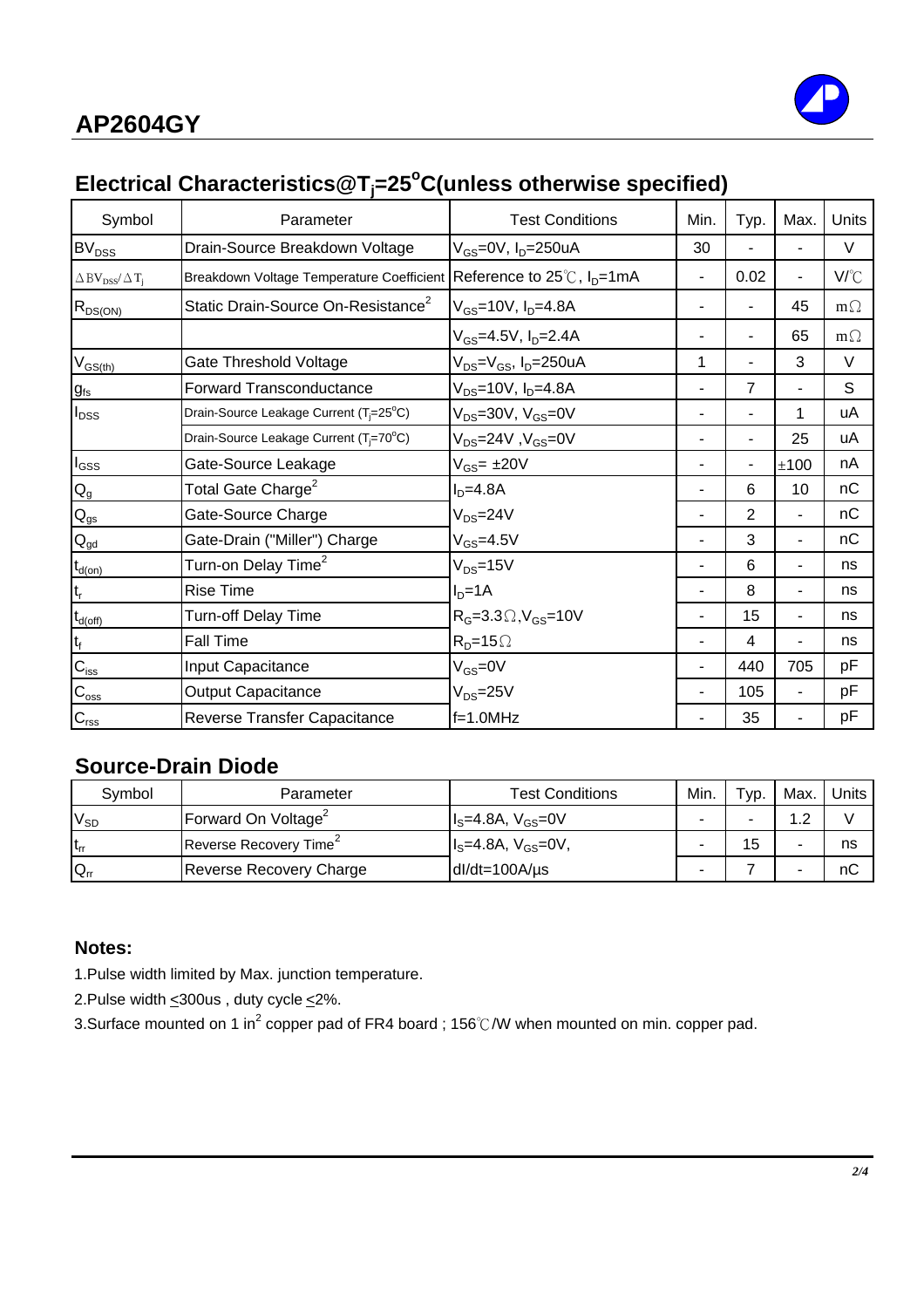





 **Fig 3. On-Resistance v.s. Gate Voltage Fig 4. Normalized On-Resistance**





 **Fig 1. Typical Output Characteristics Fig 2. Typical Output Characteristics**



 **v.s. Junction Temperature**



Fig 5. Forward Characteristic of Fig 6. Gate Threshold Voltage v.s. **Reverse Diode Serverse Diode Access** Junction Temperature